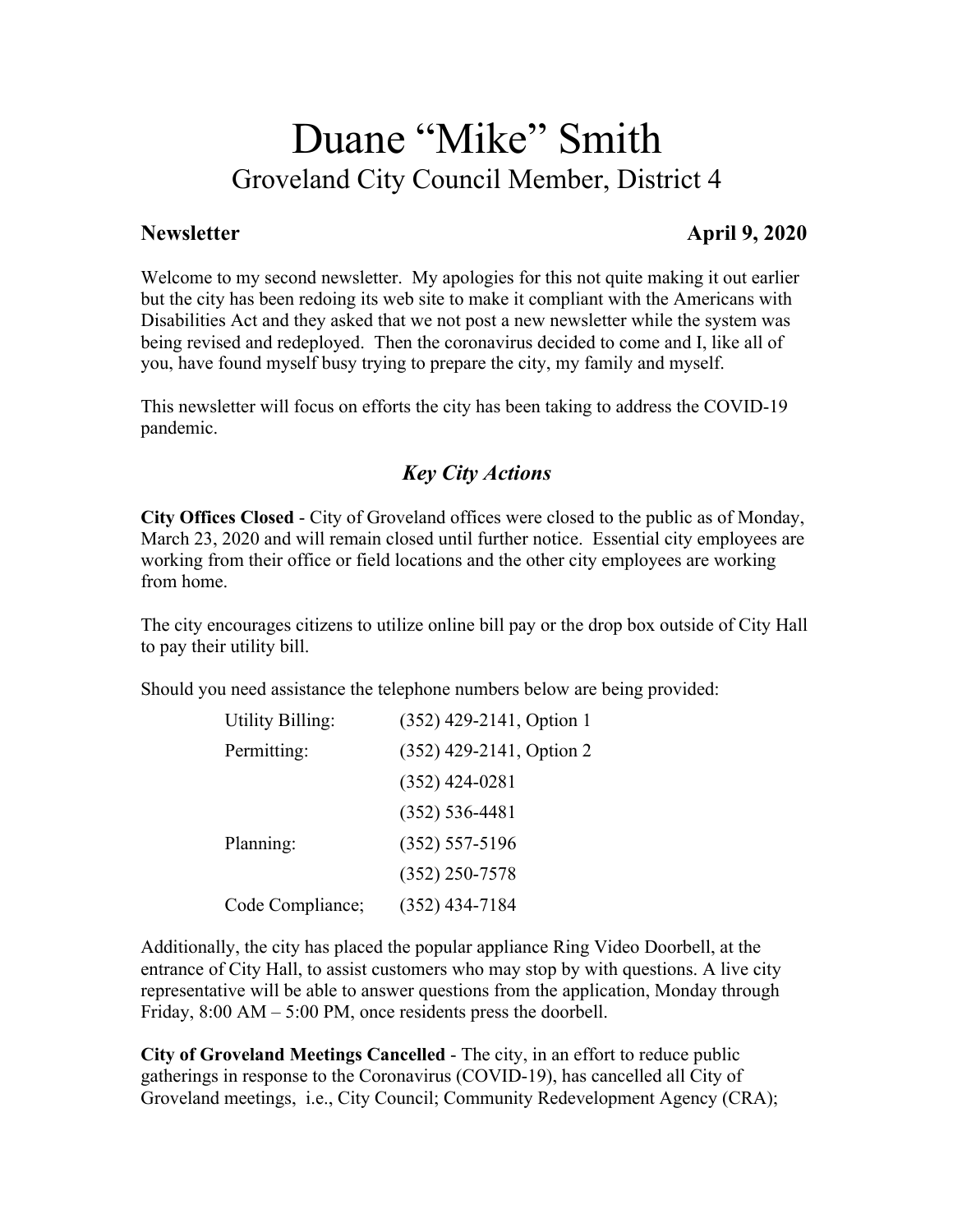notice. The city is currently working to develop a system for conducting virtual Planning & Zoning Board, and Recreation Advisory Committee (RAC) until further meetings.

 **State of Emergency** – The City of Groveland declared a State of Emergency on March 20, 2020. This was consistent with the State of Emergency declared by the Governor and the Lake County Board of County Commissioners.

 **Operation Reach Out** - Operation Reach Out is a multi-faceted city designed campaign that encompasses several initiatives created to support Groveland Residents. The "Safe Hands", "Citizen Check-In", "Let's Eat" and "Ring and Response" initiatives are geared towards improving the overall welfare of the community, and our citizens who have felt the effects of the Coronavirus Disease (COVID-19), in some portion of their daily lives.

 *Safe Hands* – **This program is currently suspended as the city awaits additional hand sanitizer.** The Safe Hands initiative consists of free hand through Friday, 8:00 AM – 5:00 PM. while supplies last. All residents are asked sanitizer bottles being distributed to citizens, to assist in meeting the community's needs for extra sanitary resources. In preparation for a shortage, the city purchased 540 gallons of hand sanitizer to disseminate throughout the community. Residents are encouraged to bring their clean and empty hand sanitizer or water bottles, to the Groveland Police Department Trailer at 408 W Orange St, where they will be able to "swap a bottle, for a bottle", Monday to take one bottle per day to allow others a chance to participate.

 *Citizen Check-In* - Citizen Check-In was created to have City of Groveland Monday through Friday between the hours of 11:00 AM – 4:00 PM and may employees, dial residents for welfare checks and provide some friendly conversation during this current emergency. Residents can expect phone calls contact the city at 352-557-5331 for any city related general questions.

 *Let's Eat* - This outreach program is focused towards assisting residents with ways to acquire meals more easily during this current COVID-19 emergency. The city has partnered with local restaurants, food trucks and farmers, that are willing to deliver to residents and communities within Groveland.

Additionally, the city has worked with Lake Catherine Blueberry Farm, who have has now opened an online store . All orders will be available for curbside pickup on the farm in 3 business days. They have a tent adjacent to their parking lot where you pick up your order. There are be signs set-up to guide you. If you see that they are not offering an item that you need, please let them know. They will be more than happy to try to source it for you. Here is the link to the store. In addition to food, it has household items like soap, bleach, gloves, toilet paper, paper towels, etc. https://lake-catherine-farms.square.site/s/order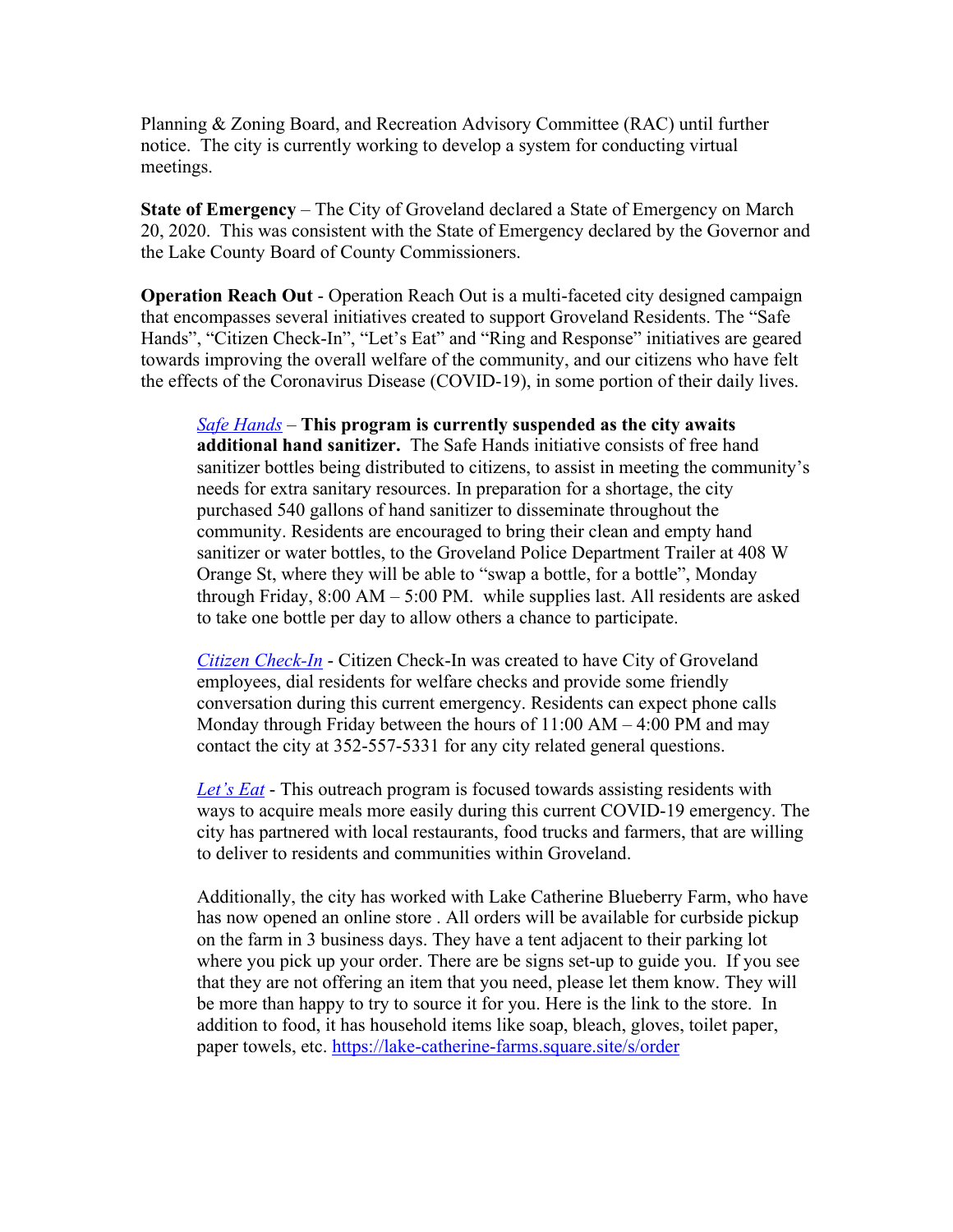*Ring and Response* - The city has placed the popular appliance Ring Video application, Monday through Friday, 8:00 AM – 5:00 PM, once residents press Doorbell, at the entrance of City Hall, to assist customers who may stop by with questions. A live city representative will be able to answer questions from the the doorbell.

**Stay at Home Order** – On April 1<sup>st</sup>, Governor Desantis issued Executive Order 20-91, essential activities". This applies to the residents of the City of Groveland. Residents are which requires all persons to "... limit their movements and personal interactions outside of their home to only those necessary to obtain or provide essential services or conduct still allowed to leave their home for certain activities. More information on these activities can be found at:

https://www.lakecountyfl.gov/news\_releases/news\_release.aspx?id=3566

 **Utility Shut Offs** – The city has suspended utility shut offs for the duration of Governor Desantis' State of Emergency declaration as contained in **Executive Order 20-52**. While shut offs are suspended, the city is also suspending the assessment of late fees.

 **Job Postings** – The city has suspended the job postings and hiring of all non-essential personnel. If you filed an application, that application will be retained. If you were trying to file and application, the system will not take any new applications at this time. However, the city will reopen the positions for new applications at a future date.

#### *Small Business Support*

 $d$ an.murphy@groveland-fl.gov The city's Economic Development team has been working with Elevate Lake, the Small Business Administration, the Florida SBDC, local banks and others organizations that support small business. If you are a small business and have any questions or need support, you can contact Dan Murphy the city Economic Development Coordinator and the Community Redevelopment Agency Manager. His email address is

Below are some links to small business updates and resources. Each of these pages has additional links for various programs and support.

City of Groveland - <u>https://groveland-fl.gov/498/Coronavirus-Update</u><br>Elevate Lake - <u>https://www.elevatelake.com/COVID-19</u>

Elevate Lake - https://www.elevatelake.com/COVID-19

Florida SBDC - https://sbdcorlando.com/coronavirus/

## *Garbage and Recycling*

Garbage and recycling remain on normal schedules. However, with more people staying at home, the amount of garbage and recycle materials has increased. This increase has caused the trucks to have to make more trips to the dump and may impact the time of day that your garbage or recycle materials gets picked up. If you believe you have been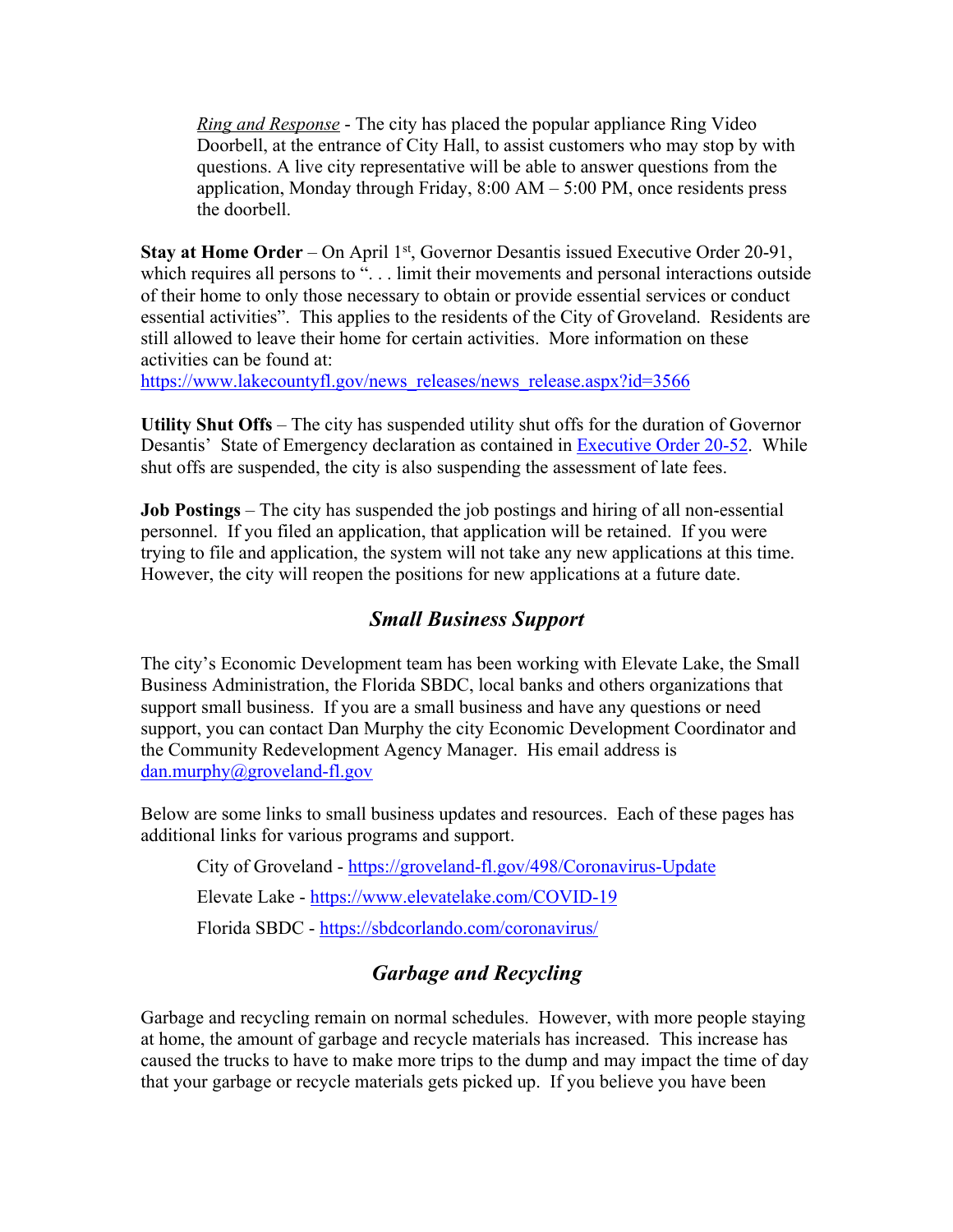missed, or have a question on your garbage/recycling collection you are asked to please call 407-261-5000.

#### *Water – Wastewater – Reclaimed Water*

 remotely or from their vehicles. Below are the answers to some questions people have at: https://www.epa.gov/coronavirus/frequent-questions-about-coronavirus-covid-19. The city continues normal operations at its public works facilities with personnel working had about their water supply. These answers and more can be found on the EPA website

 **Is my drinking water safe? -** YES. The EPA has established regulations with treatment requirements for public water systems that prevent waterborne pathogens such as viruses from contaminating drinking water. These treatment requirements include filtration and disinfectants such as chlorine that remove or kill pathogens before they reach the tap.

 **Do wastewater treatment plants treat for COVID-19? -** YES. Wastewater treatment plants treat viruses and other pathogens. Coronavirus, which causes COVID-19, is a type of virus that is particularly susceptible to disinfection.

 **Is my reclaimed water safe? -** YES. Reclaimed water involves taking what was once wastewater, which was previously treated to remove viruses and other pathogens, then conducting additional treatment and further disinfecting it

 **Will my septic system treat COVID-19? -** While decentralized wastewater treatment (i.e., septic tanks) do not disinfect, EPA expects a properly managed septic system to treat COVID-19 the same way it safely manages other viruses often found in wastewater. Additionally, when properly installed, a septic system is located at a distance and location designed to avoid impacting a water supply well.

#### *Parks and Community Services*

The City of Groveland parks remain open for use; however, all restrooms are closed. While residents are welcome to use the parks, they are reminded to maintain social distancing at all times. While the city does clean the equipment in the parks, it is done on a periodic basis, so residents are encouraged not to use any park equipment.

## *Safety Reminder*

 actions by all of us. I would ask everyone to take these three actions - **Stay, Stop, Save**. It will take the actions of everyone working together to slow the spread of COVID-19. Additionally, it is not just one thing that will slow the spread and allow us to return to something close to the life we knew before this pandemic. It will take a combination of

**STAY** home. Avoid public gatherings if you have to go out. Shop at non-peak times and consolidate your trips so you make fewer of them. Take advantage of home delivery or curb side delivery.